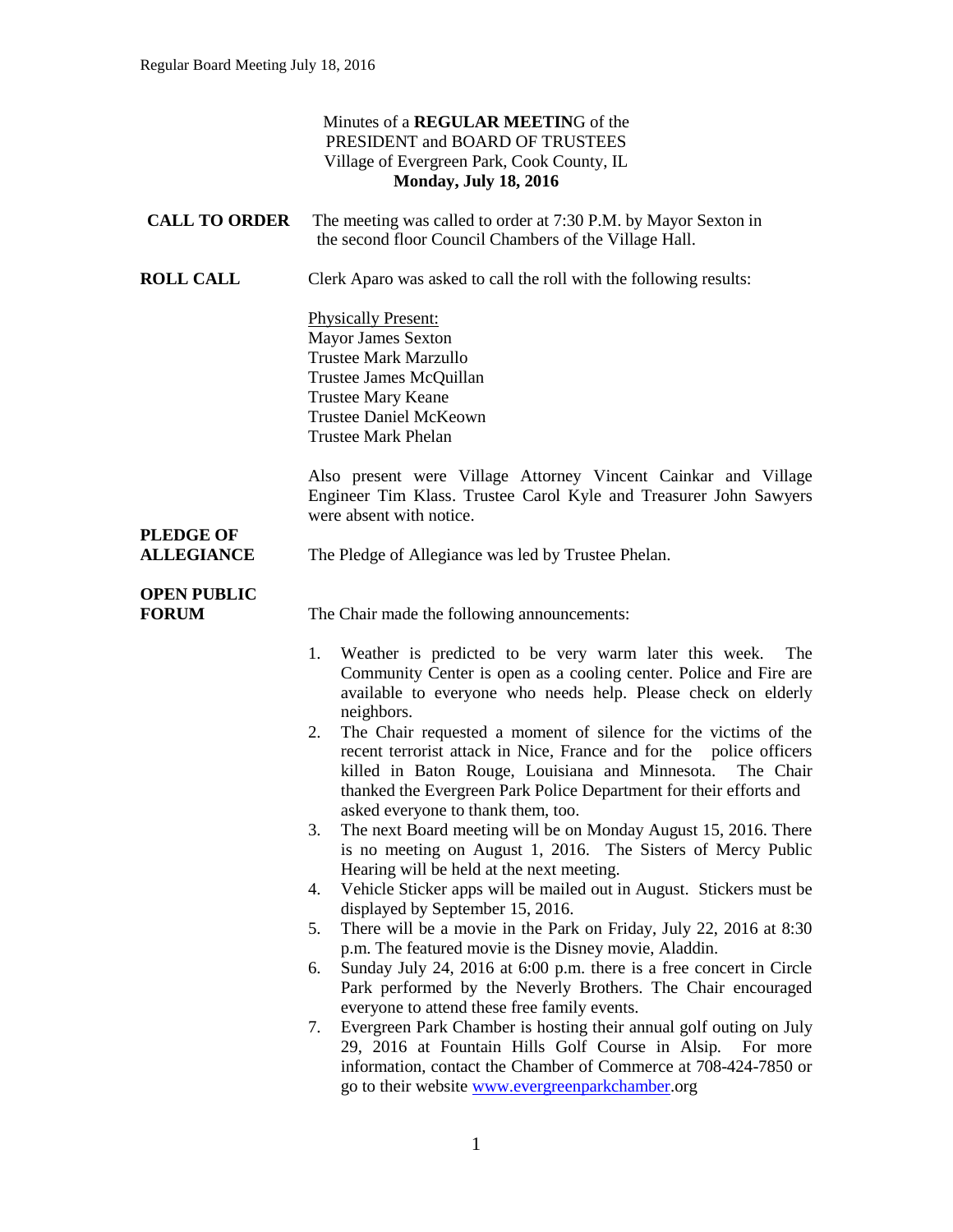| 8. | Wednesday, September 14, 2016 the new Carson's will host a grand |
|----|------------------------------------------------------------------|
|    | opening. More details to follow.                                 |

- 9. Sunday, September 11, 2016 a free concert featuring Evergreen Park's own native son, Perry Danos will perform at the 50-acre park. Details to follow.
- 10. The Farmers Market continues each Thursday from 7:00 am to 1:00 pm until October.

## **OPEN PUBLIC AUDIENCE** Trustee Phelan noted the first delivery of the farm produce was distributed to the Evergreen Pantry. He complimented Bill Lorenz, Gavin Yeaman, and the Street Department for their efforts to bring fresh varieties of produce to the Village Pantry recipients. He added it is well received and much appreciated by the users of the pantry. The Chair noted Jim Nowicki, St. Department employee has been working there on a regular basis and keeps the garden flourishing. Trustee Marzullo asked when the barn will be housing the horses. The Chair noted it will be a while as Mr. Denny Pietranduono is donating the use of his horses and they are still racing. **Pete Zic, 9200 Block of Albany Avenue**, commended the EP Police Department on responses to fireworks calls in his neighborhood over the 4<sup>th</sup> of July weekend. The Chair said the EP Police issued many tickets and confiscated fireworks which were put in the Police range for destruction. **AGENDA** Motion by Trustee Phelan second by Trustee McKeown to waive the reading of the minutes of the July 5, 2016 Regular Board Meeting of the President and Board of Trustees as presented and passed by unanimous voice vote and so ordered by the Chair. **ZONING BOARD MINUTES 9315 TROY** Motion by Trustee McQuillan second by Trustee Phelan to approve the minutes of the Zoning Board of Appeals meeting of the July 12, 2016 meeting and to approve the recommendation of the Zoning Board to allow the subdivision of the 75 foot property into (2) lots of 37.5 feet for the purpose of (2) single family homes located at 9315 S. Troy Avenue, in Evergreen Park. The Chair stated two (2) new homes will replace the old wooden residential structure that was on the lot. Upon roll call, voting YES: Trustees Marzullo, McQuillan, Keane, McKeown and Phelan; voting NO: None. The motion was passed and so ordered by the Chair. **TREASURER'S REPORT** Motion by Trustee McKeown second by Trustee Phelan to approve the Treasurer's report for June 2016 in the amount of \$5,168,710.33 in the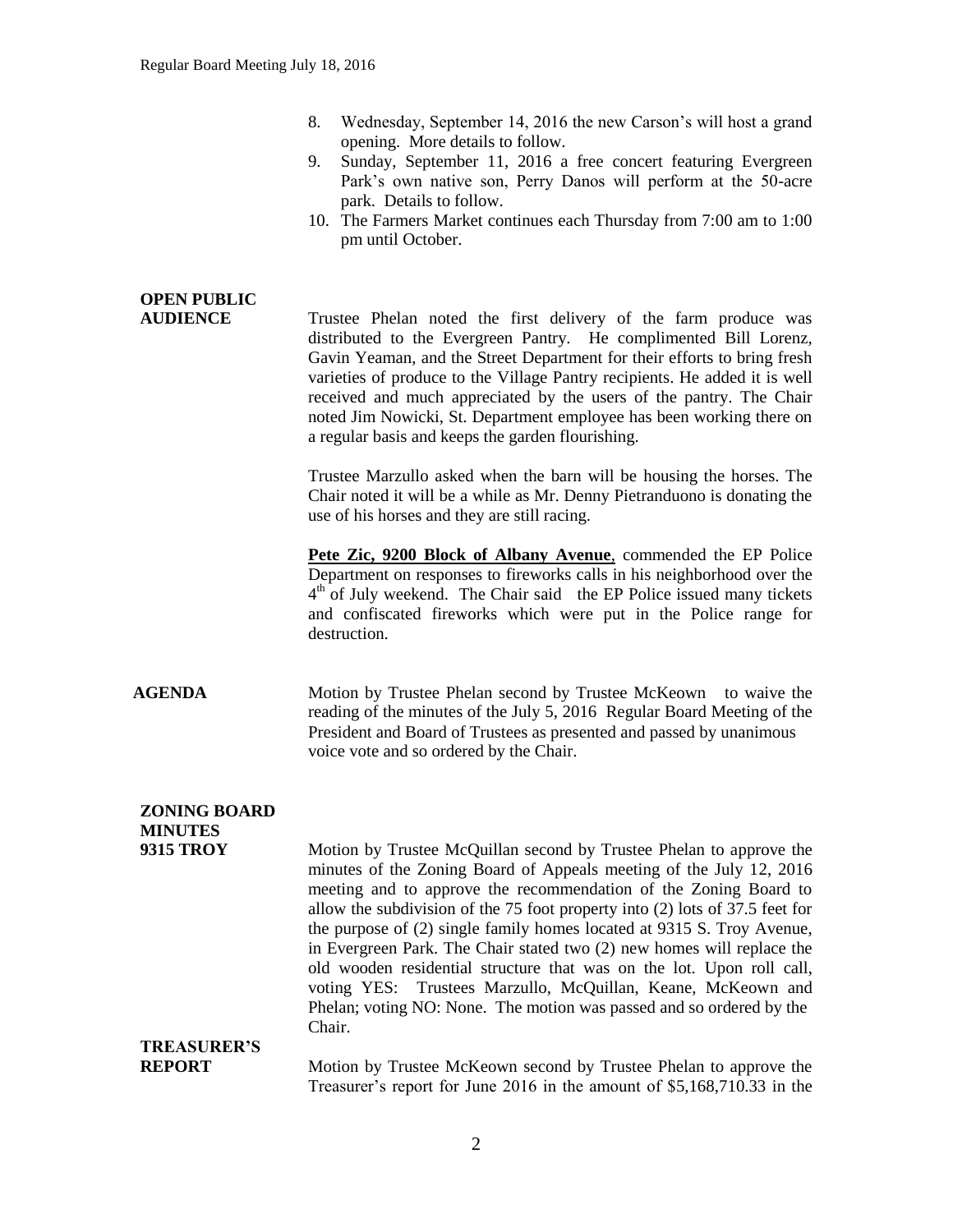General Fund and \$ 3,736,576.77 in the Sewer and Water Fund was passed by unanimous voice vote and so ordered by the Chair.

### **RESOLUTION NO. 18-2016** Motion by Trustee McQuillan second by Trustee Marzullo to approve **Resolution NO. 18-2016** with expenditures of the General Corporate Fund of \$ 122,052.76 and the Sewer and Water Fund in the amount of \$ 263,845.10 and the 95th St. TIF Fund, \$ 33,101.07 and the Capital Improvement Fund \$31,479.71 and the Street Bond Fund, \$ 69,890.00 for a total of \$ 520,368.64. Upon roll call, voting YES: Trustees McQuillan, Keane, McKeown, Phelan and Marzullo; voting NO: NONE. The motion was passed and so ordered by the Chair. **BUSINESS CERTIFICATES Motion to Untable DUNKIN DONUT** Motion by Trustee Marzullo second by Trustee McQuillan to untable the approval of the business license application for **DUNKIN DONUTS** to conduct retail sales of donuts and sandwiches and coffee located at 9601 S. Pulaski Avenue in Evergreen Park. Upon roll call to **untable:** Trustees Keane, McKeown, Phelan, Marzullo and McQuillan voting NO: NONE. The motion was passed and so ordered by the Chair. **BUSINESS CERTIFICATES** Motion by Trustee Phelan second by Trustee McQuillan to approve the application for new business application /building **with the stipulation of business hours to be decided for DUNKIN DONUTS.** A discussion took place regarding the hours, the menu board volume, the drive up lanes and the stacking of vehicles in the lanes and the impact on the residential neighbors. Mr. Feras Sweis, presented the changes which included moving the order board to the front of the building, speakers to the south end facing the building to the south. Curb cuts have been moved 3 feet to the west and the fence will be made of sound proofing material to diffuse noise. The Chair asked if the future tenants have been decided. Mr. Sweis added he approached Wagner Sea Food but the owner is retiring. He has been in contact with Way Back Burgers and Buffalo wings and Things; adding the proposed restaurants has enough space for outdoor seating. Trustee Marzullo questioned the hours of operation and suggested a probationary period of business hours with a review of any issues. Mr. Sweis answered the 24 hour business cycle is operationally necessary to bake bagels, muffins and donuts. Trustee McQuillan questioned the drive thru location noting

concerns of the obtrusive noise levels from the radios of the cars in the ordering lanes. He also requested the locations of the other Dunkin Donuts using the same sound barrier type fencing. Mr. Sweis stated the drive thru is on the South and East and the pick up on the North side of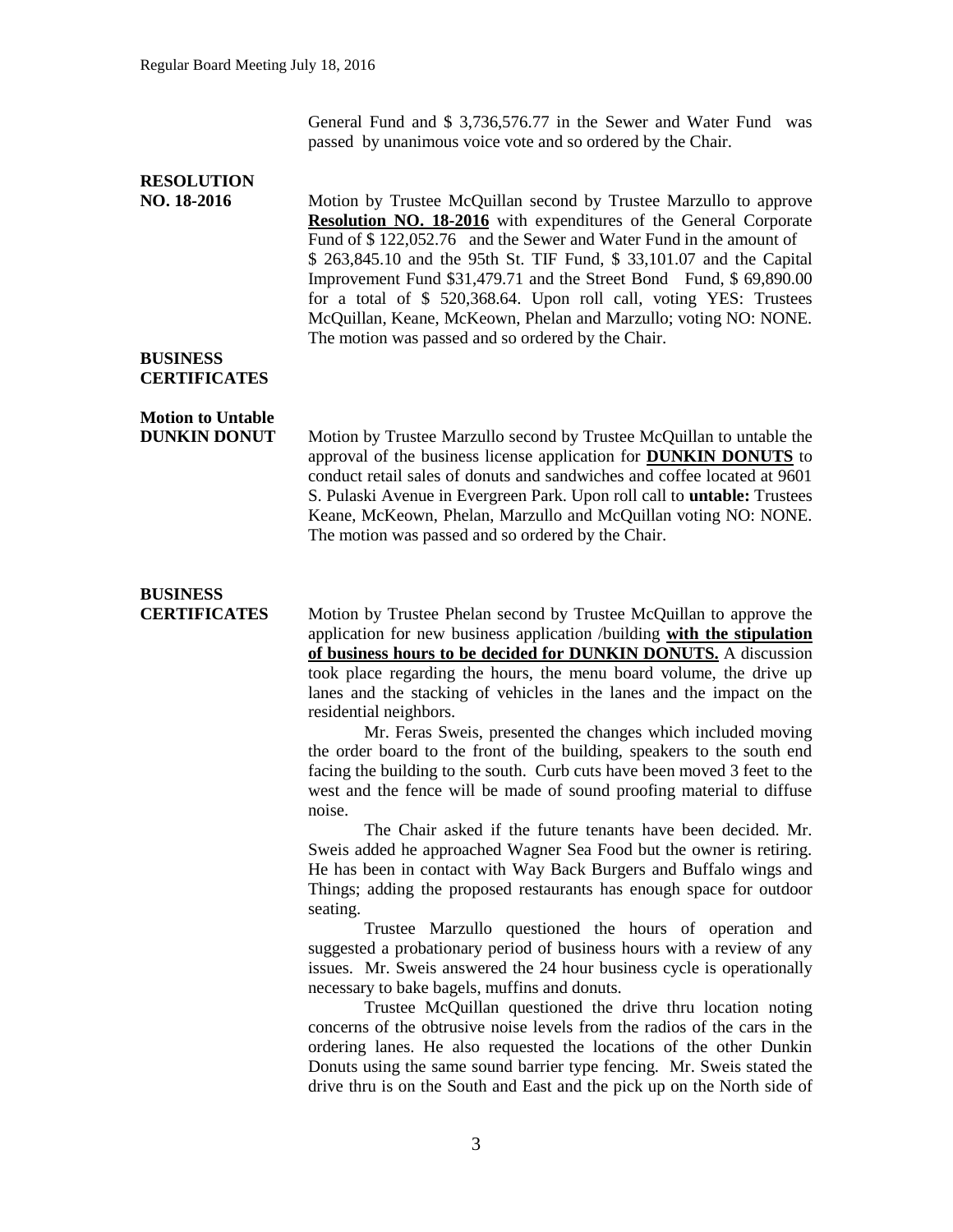the building. More bushes and landscape have been added to the plans to create an additional sound barrier.

Trustee Phelan asked if the cell phone business and tobacco store business licenses are still being requested. Mr. Sweis said no, after meeting with the Mayor they are looking for more upscale retailers.

The Chair reminded Mr. Sweis the Village's concern is the accommodation of the neighboring residents near this commercial area. Upon roll call, voting YES: Trustees, McKeown, Phelan, Marzullo; and McQuillan voting NO: Trustee Keane. The motion was passed and so ordered by the Chair.

## **ORDINANCE**

**NO. 19-2016** Motion by Trustee McQuillan second by Trustee Marzullo to approve **ORDINANCE NO. 19-2016 "AN ORDINANCE GRANTING A PARKING VARIATION AND A REAR SETBACK VARIATION IN CONJUNCTION WITH THE WU'S HOUSE RESTAURANT BEING CONSTRUCTED AT 2952 West 95th STREET, EVERGREEN PARK, ILLINOIS." The Chair also asked permission to vacate Sacramento Avenue at 95TH Street contingent on architect plans.** Upon roll call, voting YES: Trustees Phelan, Marzullo, McQuillan, Keane and McKeown; voting NO: NONE. The motion was passed and so ordered by the Chair.

# **ORDINANCE**

**NO. 20-2016** Motion by Trustee Phelan second by Trustee Marzullo to approve **ORDINANCE NO. 20-2016 "AN ORDINANCE OF THE VILLAGE OF EVERGREEN PARK APPROVING A MASTER LEASE AGREEMENT BETWEEN THE VILLAGE OF EVERGREEN PARK AND CHICAGO SMSA LIMITED D/B/A VERIZON WIRELESS."** Upon roll call, voting YES: Trustees Marzullo, McQuillan, Keane, McKeown and Phelan; voting NO: NONE. The motion was passed and so ordered by the Chair.

#### **ORDINANCE NO. 21-2016** Motion by Trustee McQuillan second by Trustee Phelan to approve **ORDINANCE NO. 21-2016 "AN ORDINANCE AMENDING SECTION 5-113, TIME LIMITATIONS FOR BUILDING PERMITS, OF CHAPTER 5, BUILDING AND BUILDING REGULATIONS, OF THE EVERGREEN PARK MUNICIPAL CODE."** Upon roll call, voting YES: Trustees McQuillan, Keane, McKeown, Phelan and Marzullo; voting NO: NONE. The motion was passed and so ordered by the Chair. **SXU LEASE**

**9549 HOMAN** Motion by Trustee McQuillan second by Trustee Keane to approve the one year lease between the Village of Evergreen Park and the SXU Birth to Three Program. The lease is for the purpose of renting the 9549 S. Homan Avenue building at a price of \$700.00 per month. Upon roll call, voting YES: Trustees Keane, McKeown, Phelan, Marzullo and McQuillan; voting NO: NONE. The motion was passed and so ordered by the Chair.

#### **LOCK UP KEEPERS**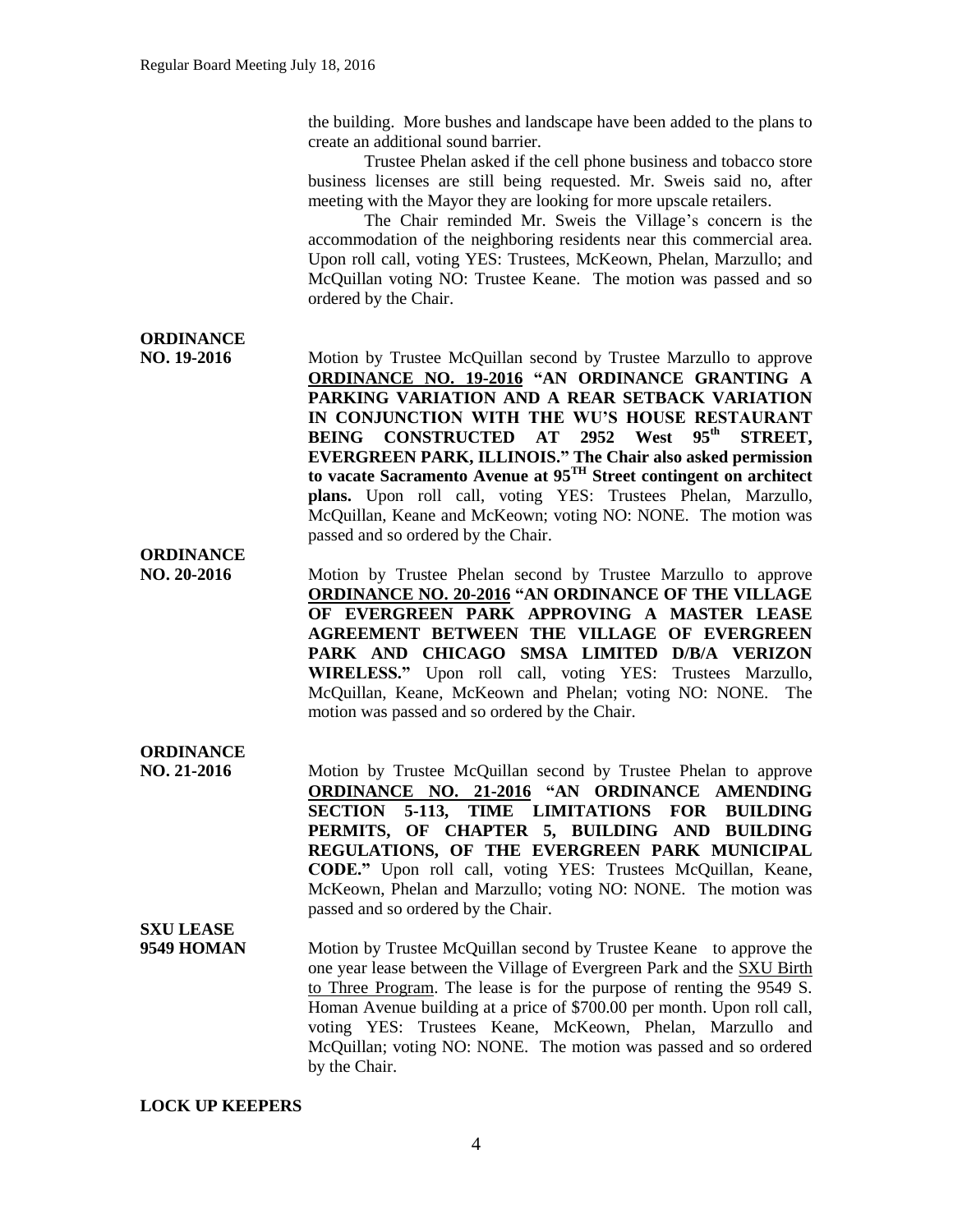| <b>CONTRACT</b>                      |                                                                                                                                                                                                                                                                                                                                                                                                                                                                                                                                                                                                       |
|--------------------------------------|-------------------------------------------------------------------------------------------------------------------------------------------------------------------------------------------------------------------------------------------------------------------------------------------------------------------------------------------------------------------------------------------------------------------------------------------------------------------------------------------------------------------------------------------------------------------------------------------------------|
|                                      | Motion by Trustee Phelan second by Trustee McKeown to approve the<br>Combined Counties Police Association (Lock up Keepers) contract for<br>the period of May 1, 2014 through April 30, 2018. Upon roll call,<br>voting YES: Trustees McKeown, Phelan, Marzullo, McQuillan and<br>Keane; voting NO: NONE. The motion was passed and so ordered by<br>the Chair.                                                                                                                                                                                                                                       |
| <b>LEAK SURVEY</b><br><b>RESULTS</b> | The Chair reported the results from ME Simpson's leak detection which<br>revealed (5) five leaks. The leaks totaled 27,360 gallons per day and<br>have been corrected. The Chair commended the Water Department for<br>their efforts. INFORMATION ONLY NO BOARD ACTION<br>REQUIRED.                                                                                                                                                                                                                                                                                                                   |
| <b>ENGINEER'S</b><br><b>REPORT</b>   | Trustee Phelan questioned the delay of the installation of the sidewalk on<br>91 <sup>st</sup> Street. The Village attorney stated it is an involved process requiring<br>a dedication and easement from the shopping center. There is also an<br>issue with the pedestrian gate crossing but this is not an issue with<br>Menards.                                                                                                                                                                                                                                                                   |
| <b>ATTORNEY'S</b><br><b>REPORT</b>   | The Attorney had no report.                                                                                                                                                                                                                                                                                                                                                                                                                                                                                                                                                                           |
| <b>DEPARTMENT</b><br><b>HEADS</b>    | Mr. Jim Feltz, Youth Director reported there have been (30) thirty teen<br>users at the Youth Department daily. He thanked the Evergreen Park<br>High School Cheerleaders for their help at Day in the Park. He also<br>thanked a resident for the donation of a new ping pong table and PW for<br>picking it up and delivering to the Youth Department.                                                                                                                                                                                                                                              |
|                                      | Mr. Dennis Duffy, Recreation Director reported 175 campers for pre-<br>school and over 90 children are participating in the dance classes.                                                                                                                                                                                                                                                                                                                                                                                                                                                            |
| <b>BIDS</b>                          | Motion by Trustee Phelan second by Trustee McQuillan to approve the<br>PW Director's request to solicit bids for the demolition of the house at<br>9604 S. Kedzie Avenue this is a budgeted item.<br>Upon roll call, voting<br>YES: Trustees Phelan, Marzullo, McQuillan, Keane and McKeown;<br>voting NO: NONE. The motion was passed and so ordered by the Chair.                                                                                                                                                                                                                                   |
|                                      | Motion by Trustee Keane second by Trustee Phelan to approve the PW<br>Director's request to award Evergreen Paving the lowest bidder at<br>\$36,274.00 to re do the parking lots located at 2940-2946 W. 95 <sup>th</sup> Street.<br>The Chair asked if this includes the alley. Bill Lorenz replied it does not.<br>Mr. Cainkar noted the lots should not be done until the other building has<br>been demolished. Mr. Lorenz agreed. Upon roll call, voting YES:<br>Trustees Marzullo, McQuillan, Keane, McKeown and Phelan; voting<br>NO: NONE. The motion was passed and so ordered by the Chair. |